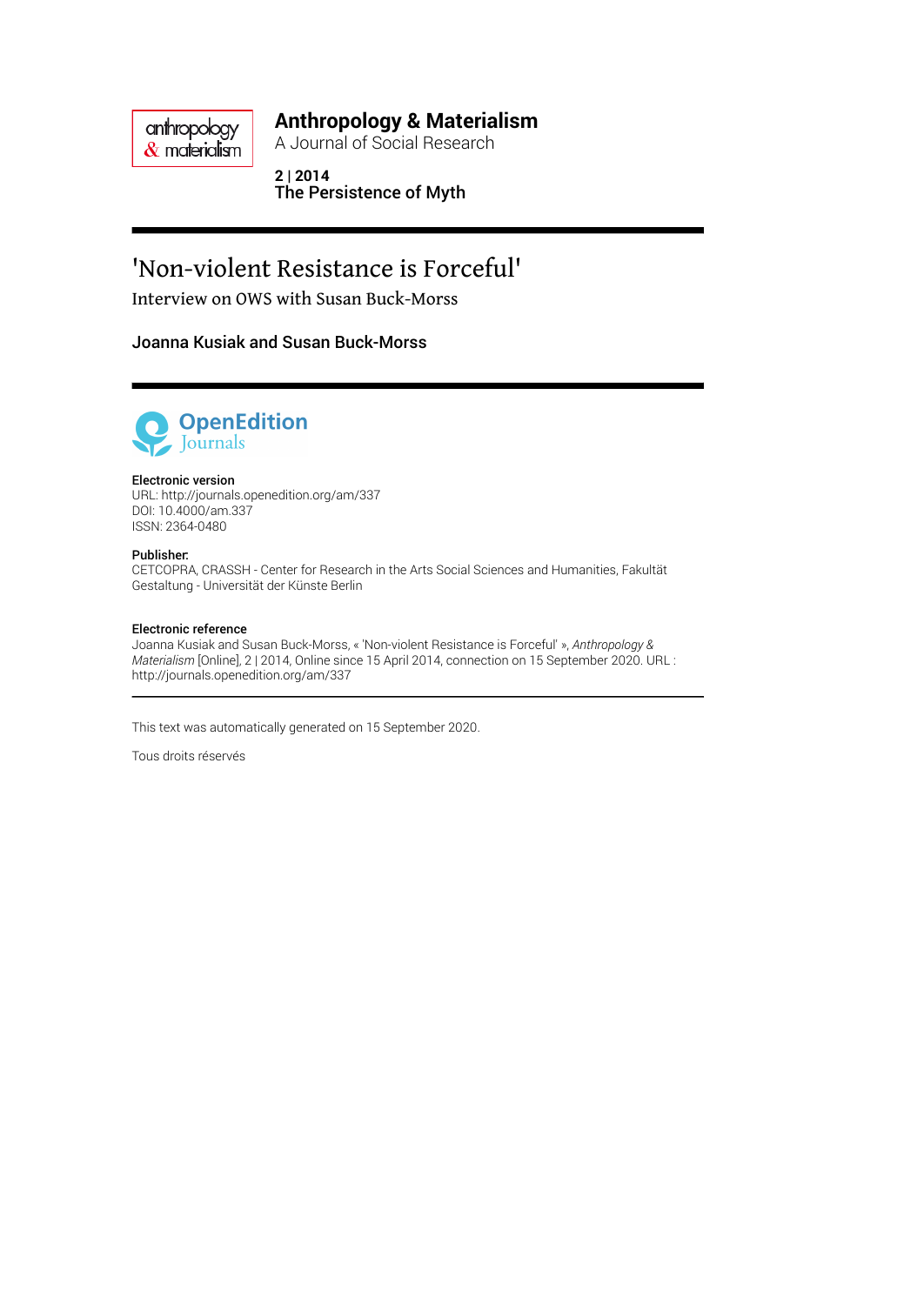# 'Non-violent Resistance is Forceful'

Interview on OWS with Susan Buck-Morss

#### Joanna Kusiak and Susan Buck-Morss

Joanna Kusiak: You're a politically engaged philosopher. You've signed a letter of support for Occupy Wall Street and CUNY's student protests, you talk about OWS during your philosophical seminar and at the same time you claim there is no political ontology. Why?

Susan Buck-Morss: My prejudice against ontology comes from reading Adorno and his virulent criticism of existential ontology as he sees it so powerfully expressed in Heidegger, but then leading to such disastrous political consequences: the impotence of his philosophy *vis-à-vis* fascism, if not its actual collaboration. By resolving the question of Being before subsequent political analyses, the latter have no philosophical traction. They are subsumed under the ontological *a priori* that itself remains indifferent to their content.

#### JK: What does it mean in terms of political action?

SBM: If you start from a claim of ontological position, everything has to follow from it. It doesn't matter if you choose your ontology because of who you are (some identity politics) or if you begin with something like "All history is the history of class struggle" (which is an ontological principle, for example, Antonio Negri holds on to) – you fundamentally know the answer to anything, before you even start. The only criterion left for accuracy is internal consistency. I think it is true not only for leftist identity, but also for anarch*-ism* vs. Marx*-ism*, vs. any other *-ism*. There may be times when anarchist politics is absolutely called for, but not because I have decided that 'I am an anarchist', not because anarchism is my principle, but because that is a powerful move right now. In order to do politics that way, you've got to make judgments every particular time, you cannot deduce anything from first principles.

JK: This reminds me of my favorite Walter Benjamin's quotation. In one of his letters to Gershom Scholem, concerning political action, he says that in politics you have to act "always radically, never consistently".

SBM: It's absolutely true. Every time you have to allow for the possibility that you may be wrong and start thinking anew again and again. Then you have to pay attention to what's going on. You can't presume "Oh, it's capitalism" or "Oh, it's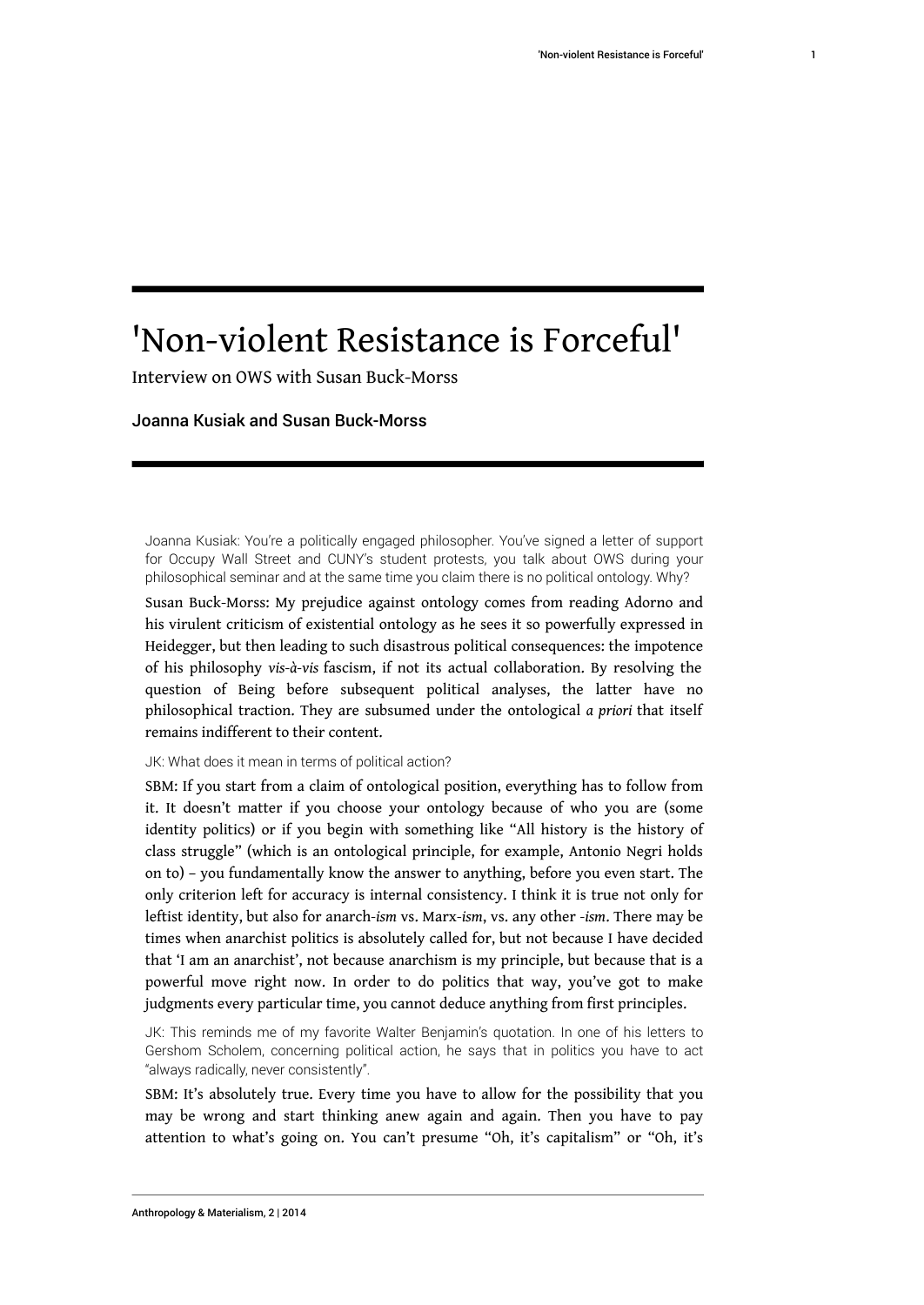neoliberalism". It's particularly important now, because some real shift is going on, a shift maybe bigger than the one which occurred in 1989.

#### JK: Why?

SBM: Because it's not just a geopolitical shift, there is a real questioning of all the fundamental categories with which we're dealing – literally all of them. Nation state, democracy, national identity (or any kind of political identity), solidarity, equality – all of these principles seemed to be synonymous with modernity and we actually shared them both in Marxist and in bourgeois science. But all of them are somehow not adequate any more. I haven't seen such thing in my lifetime before.

#### JK: So there is no capital-*ism* now, just capital?

SBM: That's not quite what I mean. Marx didn't use the word capitalism very often. Rather, he wrote a book called simply "Capital". It's Werner Sombart who introduced the word capitalism in the late 19<sup>th</sup> century and I think by that time it had become a belief system.

JK: When I think about my country – Poland – after the fall of communism in 1989, I definitely feel what you mean by "embracing capitalism as a belief system". There trauma of real socialism's oppression and the magical aura of the West produced a very special kind of non-critical, affirmative hope. What is really tragic, the biggest losers of capitalist transformation in Poland are not the nostalgic types missing the security of state socialism but the first and most ardent believers: the small-scale entrepreneurs who were everything that capitalism told them to be  $-$  flexible, self-sufficient and hard-working  $-$  and still they lost.

SBM: They believed that capitalism will bring them a free market, but capitalism as we have it today kills the market. Fernand Braudel in *The Wheels of Commerce* wrote about a medieval fair. The fair was taking place on the ground and upstairs there were the capitalists, people who came from far away and, behind closed doors were fixing the markets. Downstairs everybody was nicely bargaining and the market was going on, but up above the big players wanted to control the market, they wanted monopolies, they wanted to interfere with the free market. Braudel writes: that's the real home of capital. He calls capital the "anti-market".

JK: Last months the financial capitalists – again upstairs – were looking down from their high-rise offices onto the Wall Street occupation. I even saw a journalist joke suggesting that the bankers looking down at the protesters were placing bets on which protester was going to be arrested next. I would like to believe this kind of cynicism is not possible, but actually the events of last two years showed that it's not an exaggeration… Nevertheless the very existence of OWS shows, that those from downstairs started to be more aware of what is really going on. Now the crucial question is how to avoid the typical trap. The revolutionary potential of both 1968 and 1989 was lost or, even worse, metabolised by the capitalist system which made perfect systemic use of people's anti-systemic energy… Maybe this is a real reason to think about inconsistency as a political strategy.

SBM: You have to hack the psychological strategies of capitalism. There are two official elements in capitalism as a belief system: self-interest and rationality. But obviously there is a lot of irrationality in capitalism. Crisis seems irrational, and they themselves explain crisis by psychology, which works on less than fully rational principle. People believe something to be the case and then the price goes up or down. Then they believe the price will go further up, it does go up because they believe, and therefore, gives them a reason to believe. Capitalism recognises a selffulfilling prophecy that comes out of simple psychological belief.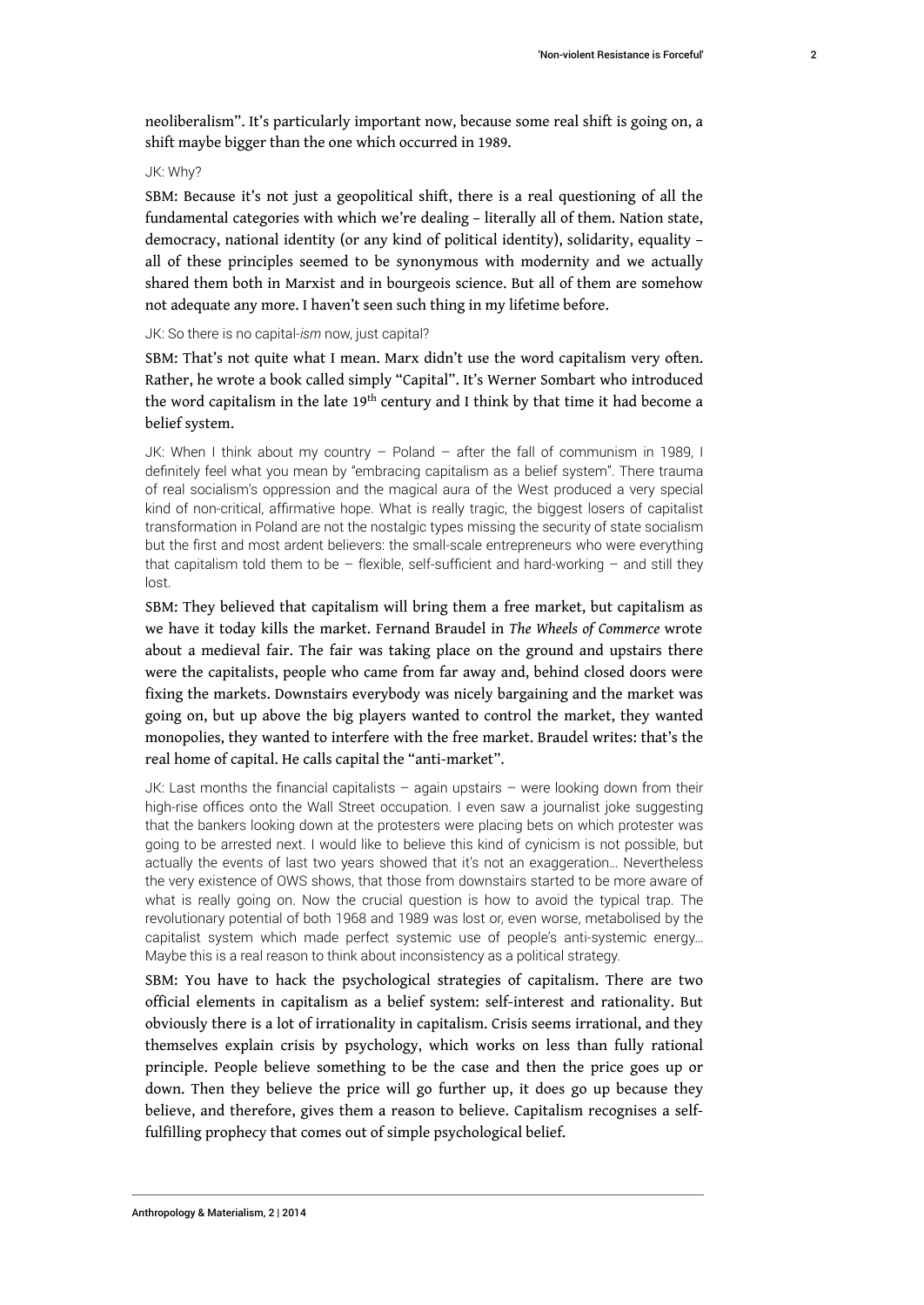JK: Does it mean that the only good strategy would be to become truly unpredictable? To start doing things that are breaking all the simple psychological rules and therefore appear entirely irrational but in fact, as a long time strategy, may fully hack the system? Maybe the real answer to an insane system that forages our belief in rationality is to act more insanely than the system itself?

SBM: Perhaps… Before the fall of the Soviet system there was at least an alternative – each side could point out that there is a possibility for human beings to live in a different system. After that possibility disappeared, everyone began to think the system we have is natural and rational, that it provides the only answer possible and that this is what freedom, equality and all the good things mean… No, it isn't! We have to keep reminding ourselves that this it is a crazy system and it works against people's interest! It's supposed to bring wealth and it brings poverty, it's supposed to bring equality and it brings a gap between reach and poor, it's supposed to bring human well-being and it brings ecological disaster. So how can we have a rational politics in an irrational system?!

JK: So maybe these are the times to break up with the neat rationality and coziness of coherent academic thinking and  $-$  as intellectuals  $-$  simply let us go for the more radical, even if fragmentary thinking? You use the Bertolt Brecht's metaphor of *plumpes Denken*, a non-elegant thinking. I would go further – maybe there is also a non-elegant kind of political action? Can we treat a hippie camp on Wall Street as a material (and in a way materialist) equivalent of Brecht's *plumpes Denken*? They seem to represent something very far away from official American politics made by men wearing suits or even far away from well organised, fully professionalised political NGOs and associations. Maybe it's time for us to finally end the politics of aesthetically designed campaigns and political talks pre-recorded in high definition and start a non-elegant politics of grainy smart-phone-recordings and tents on the pavements?

SBM: The occupiers were not even hippies. Perhaps they could be defined as "Lumpens" in a Marxist sense. But that's not as important as the fact that everyone felt instant solidarity with their gesture. I don't know exactly why, but just because these people were there, it allowed others to talk about things that were bothering them for a long time. There was some opening that wouldn't have been possible before. By saying "We are the 99%" this movement welcomes you, whoever you are. What differentiate this movement from all right populist movements is that it is international in character and it expresses international problems. It doesn't only make you say: "Oh, aren't the Arabs doing wonderful things?" – you take a lead from Arab demonstrations, it can be your movement too! It says that we are not excluding virtually anyone and yet we are not insisting that everyone agrees with us – it's not presuming that everyone has the same interest.

JK: You do a symbolical shift calling it "comm-o-nism" instead of "comm-u-nism". 99% can be a symbol of commonness – but isn't it too abstract? What is that is common? Is there enough left if you take away all the particular identities?

SBM: It's only emerging and it's important not to name it too quickly. You can reverse Schmitt's and Agamben's idea – the state of emergency is a condition of emergence. You shouldn't look for the common thing among old categories. The nature of this movement is simply not to play the game and to move to a new place, invent a truly new space. In this sense it is extremely radical, it really is. Nothing convinces from the existing model – what could convince? Since capitalism has won the Cold War the whole discussion about public good has fallen out of respectability. And that was precisely the part of socialism that was most worth saving and that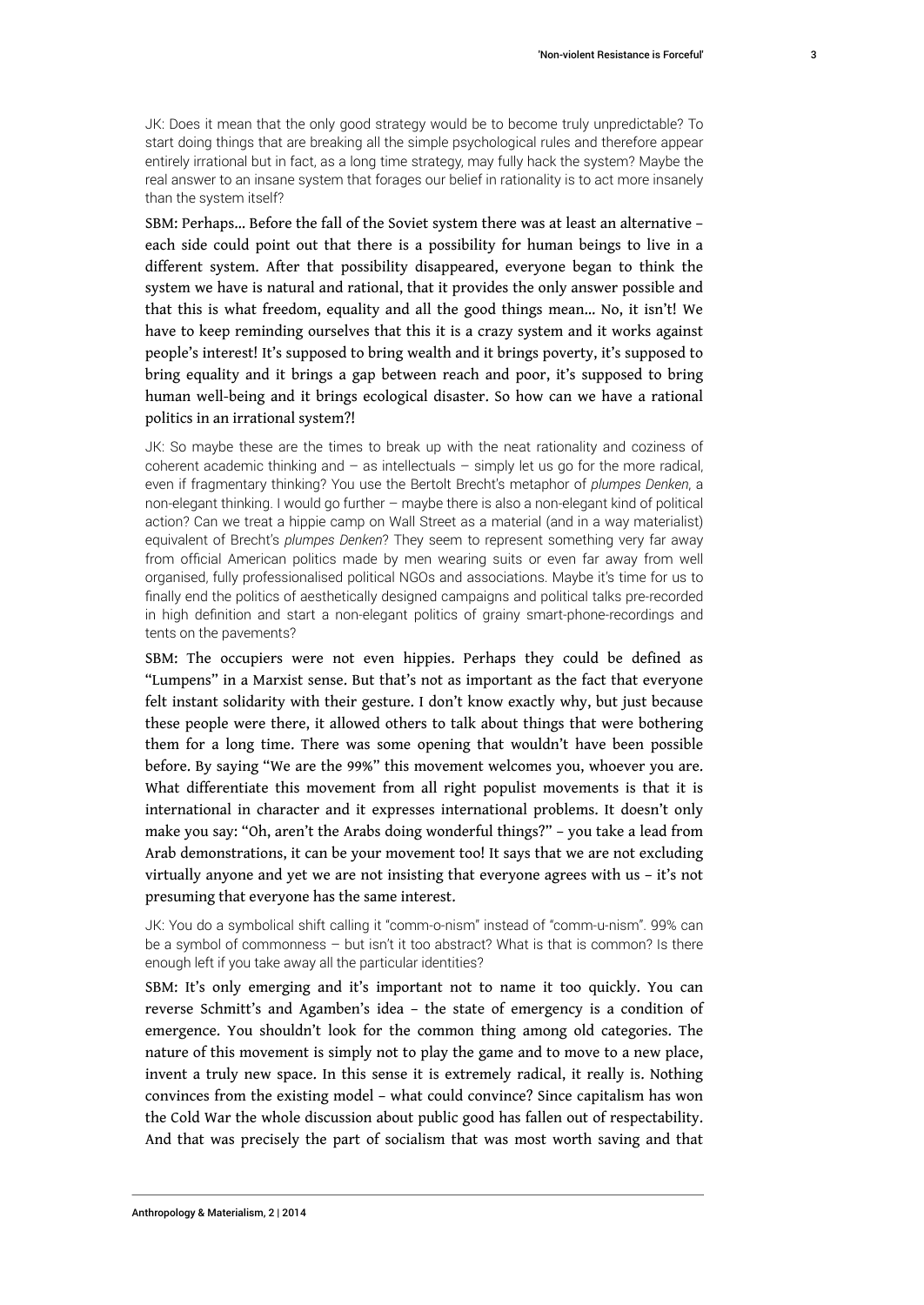capitalism had to acknowledge so as not to lose the Cold War on a political and intellectual level. You know, Gandhi was asked once what does he think about Western civilization and he said "It would be a good idea" – we could say the same now about democracy or even the free market.

#### JK: The founding notions founding Western system became empty of meaning?

SBM: We don't have the market, we have just capitalism, we don't have democracy, we have plutocracy or oligarchy, we don't have a national interest, we have a collusion of certain forces at international level. The words don't live up to what they say they are. The symptom of that is cynicism in politics – no one expects politicians to live up to what they say and every politician is blatantly manipulative and opportunistic. When I was in Moscow in 1989-1991 people in the Duma were really saying important, true things about the political situation, about the war in Afghanistan, Chernobyl and so many different things. Now you cannot be a politician unless you talk in a hypocritical way. The election of Barack Obama seems to have been a lost opportunity. I think his very character makes him incapable to be radical enough.

JK: Maybe it's precisely the failure of Obama that helped the new radical movement to emerge? Marx wrote once in a letter to Ruge that it's only a desperate situation that fills him with hope. So maybe we owe the emergence of new political movement to Obama's failure?

SBM: That is always a dangerous argument because it seems to advocate increased suffering in order to push people to respond.

#### JK: Is OWS a leftist project?

SBM: If left means progressive, they are left. But what does it mean "progressive" in a time we don't believe in progress anymore? Maybe it means to stop, in Walter Benjamin's words, "to pull the emergency brake", not to move forward with growth, development and all of that. You have to redefine what "progressive" means and then this word may fit. But maybe in the other countries you should better call yourself "left" or "independent" or even "islamist". Maybe these old words are not the best tool with which to build international solidarity today.

JK: I know some people defining themselves as "radical left" who were very disappointed with OWS movement as it didn't fit their image of revolution. For some people radical would mean more active resistance, which in many cases means more violence.

SBM: I think there will be some violent places during these protests. But I'm not ready to join a movement that is anticipating that and preparing for that and I don't think that in the times of mobile media a violent strategy is that much needed. What you need is visibility. Even if the police denies doing something, when people are feeding the videos it starts to matter more than beating up one or two policemen. Non-violence here is not passivity, it's definitely not Christian "love thy neighbor". It's defiant. Non-violent resistance is forceful, it uses force – be it the force of numbers or even the force of a good joke. I heard from my Greek friends they had a tactic of throwing yoghurt at police. To me it's sort of saying "We know the revolutionary tradition, maybe this time it's farce. Maybe this time we do it in a playful way, but we want to remind you that we haven't forgotten and we still are in this revolutionary mode".

JK: The yoghurt strategy reminds me the Polish movement of "Orange Alternative" acting in the 1980's. After the failures of regular protests and banning of certain kind of language people were dressing like dwarfs and organising big manifestations with the same claims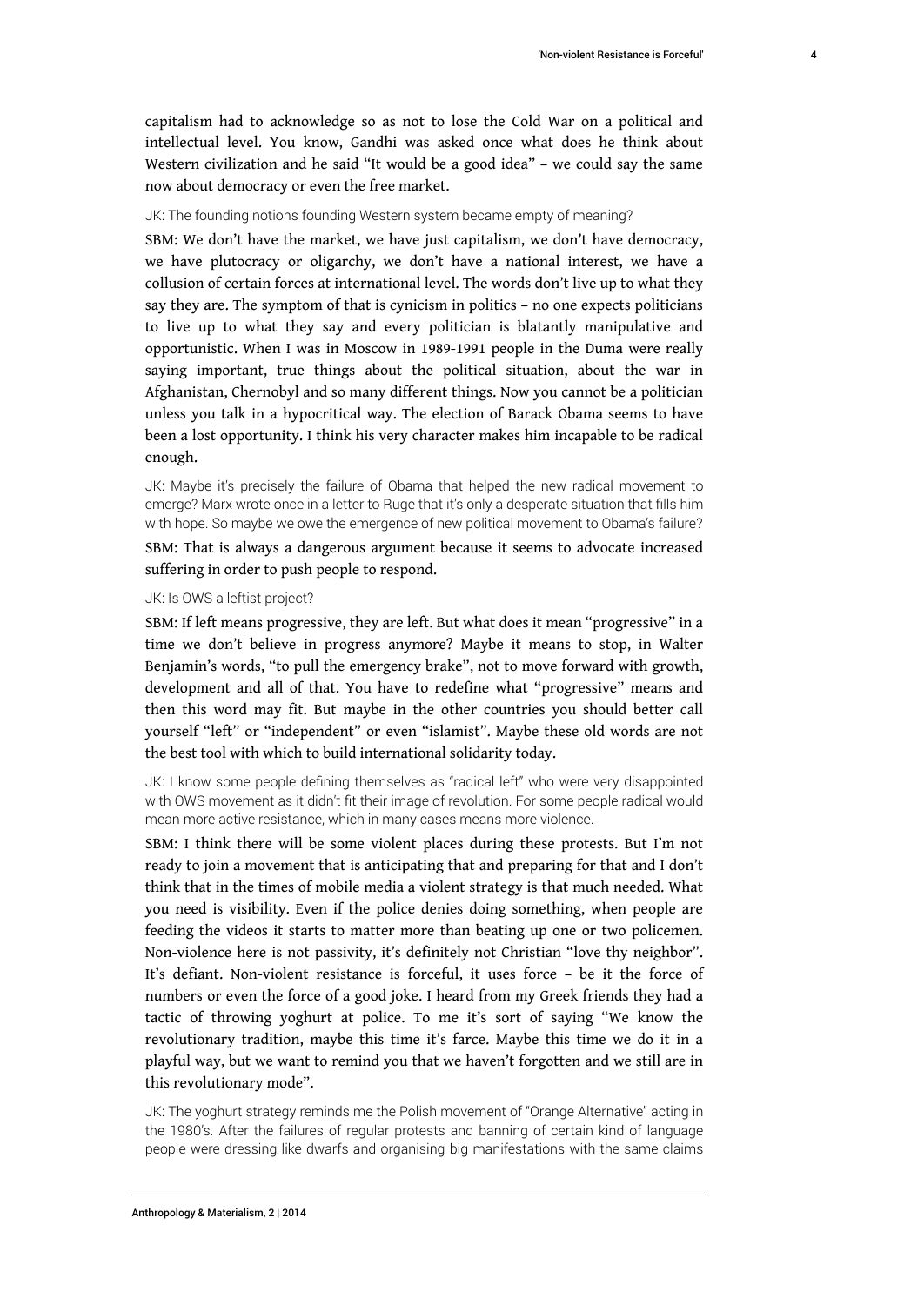as usual – but now it wasn't "Freedom for us" but "Freedom for the dwarfs". The official newspapers had to deliver the news that socialist militia has arrested 15 dwarfs… When you cannot fight the system, you can make fun of the system, shaking it structures with a good laugh.

SBM: (*laughing*) Here the Freudian joke works. If certain things can't be said, you tell a joke about it that lets these things out and it meets a collective response. It can be very powerful as a form of protest. The problem with the cult of violent revolutions is the question, what you do after. People have killed people. No one from the families of those who have died will say "Oh, I am so glad he or she was killed, because now we're free". Also, violence is a fetish of male power.

JK: To roughly sum up: you are a non-violent but politically active philosopher who believes in good jokes more than in political ontology, reject all the *-isms*, thinks non-elegantly and on top of that defines herself as a theoretical pragmatist but neither Rortian nor Deweyan…

SBM: I was trained as a historian. In historical research, you look at certain trends that are long term, but you also discover certain things that are actual changes. Change does happen in history, surprises happen, events that radically rearrange things. Most people cannot see change at the very moment it happens. If you keep thinking that the present moment is simply a repetition of the past and nothing new is possible (as we tend to do in personal fights with those who are our nearest and dearest), you miss the little thing that is actually different and that can change the entire dynamics. For me theoretical pragmatics means to look for even the smallest potential for change, always to respond to what is suddenly possible, what was not there yesterday but is there today. As a theorist I don't want to be stuck by saying "Oh, but I already am an anarchist (or any other identity), so this moment can't mean anything new to me". It's important to notice what is possible at the moment that wasn't there before – not only instrumentally possible, but also theoretically possible to think or to imagine. If something new appears, as a theorist I should give this change presence, actuality in the Hegelian sense.

JK: Do you think that conditions of what is possible lay more in materiality or more in new, radical imagination?

SBM: If you're just thinking, you can produce whatever concepts you want but they won't change material reality. If you're just analysing material reality, you become a simple empiricist. But having to discipline thinking by material reality and vice versa can lead to something truly important. Imagination is anchored in materiality. In *The Arcades Project* Benjamin wrote "Words are sails. The way they are set turns them into concepts". That's a great metaphor, but what is wonderful is that from his letters you know that he was sailing with a friend in Ibiza when he thought this. His thinking was typically sparked by the most concrete, personal experiences. Imagination and rational analysis are not antithetical, theory and reality are never disconnected.